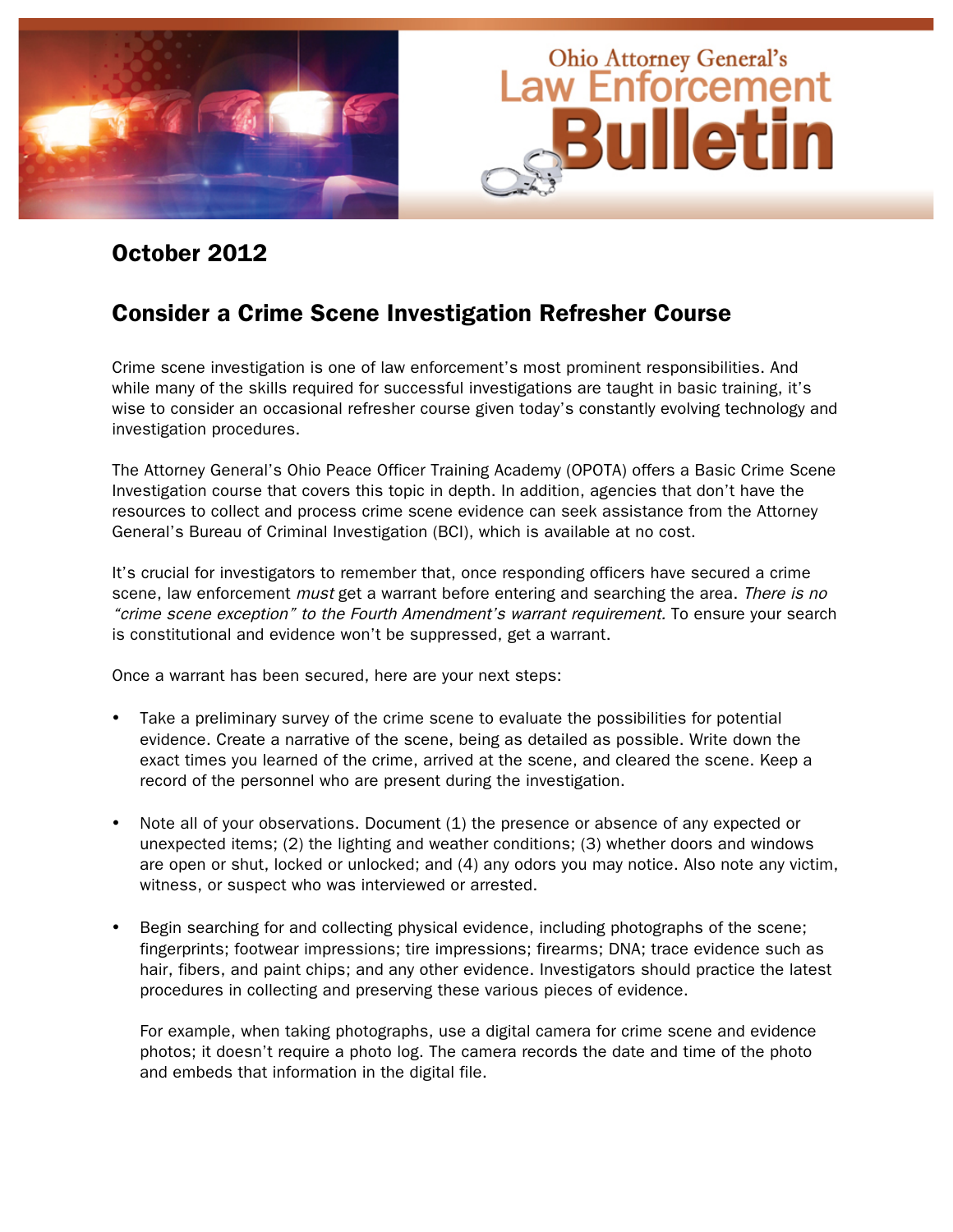If photographing a crime scene, begin by taking wider shots of the overall scene and then proceed with close-up shots of specific areas. Photograph the room or scene from eye level. When photographing evidence, take a close-up picture from above — at 90 degrees to the evidence. Include a photo evidence scale if one is available. If not, use a tape measure, ruler, or even a quarter to illustrate the size of the item being photographed.

When collecting fingerprints, take pictures of them before trying to lift them, and include both a scale and a placard in some of the photos. There are three types of fingerprints to search for: (1) patent prints, which are visible without enhancement; (2) latent prints, which are visible only with enhancement; and (3) plastic prints, which are visible only in a pliable material, such as window putty, a bar of soap, or tape.

For prints that require enhancement, investigators have a number of tools at their disposal to enhance and lift the best possible prints. The most common tool is conventional fingerprint powder. Also available are magnetic powder, fluorescent powder, cyanoacrylate (super glue), and iodine fuming. Once you've enhanced the prints, the most standard ways to lift them are with tape, casting putty, casting silicone, and school glue. Place the lifted prints on a transparency sheet while noting their exact original location and orientation.

- It's also crucial to package evidence properly for trial. Use breathable packaging materials and seal the packages with tape to prevent evidence contamination. Label the package with your name, the address where it was collected, the date of collection, the contents of the package, and your initials across the taped seal to verify you collected and packaged the evidence.
- Finally, write a report of your work and take a final survey of the area before releasing the scene.

For more information about OPOTA's Basic Crime Scene Investigation and other courses, visit www.OhioAttorneyGeneral.gov/OPOTA or www.OHLEG.com or e-mail askOPOTA@OhioAttorneyGeneral.gov. For assistance with crime scene investigations, contact BCI at 855-BCI-OHIO (224-6446).

Morgan A. Linn Assistant Attorney General and Legal Analyst

# BCI can reimburse costs related to sex offender extradition

The Ohio Attorney General's Bureau of Criminal Investigation (BCI) makes available grant funding to reimburse sheriffs or prosecutors for the costs associated with the extradition of absconded sex offenders wanted in Ohio.

County offices throughout Ohio can take advantage of this grant money when pursuing sex offenders of any classification who are registered in their county but have absconded. If a sheriff or prosecutor chooses to extradite an offender, BCI will reimburse the expenses up to \$2,000 per offender, including but not limited to officer overtime (excluding fringe benefits), meals,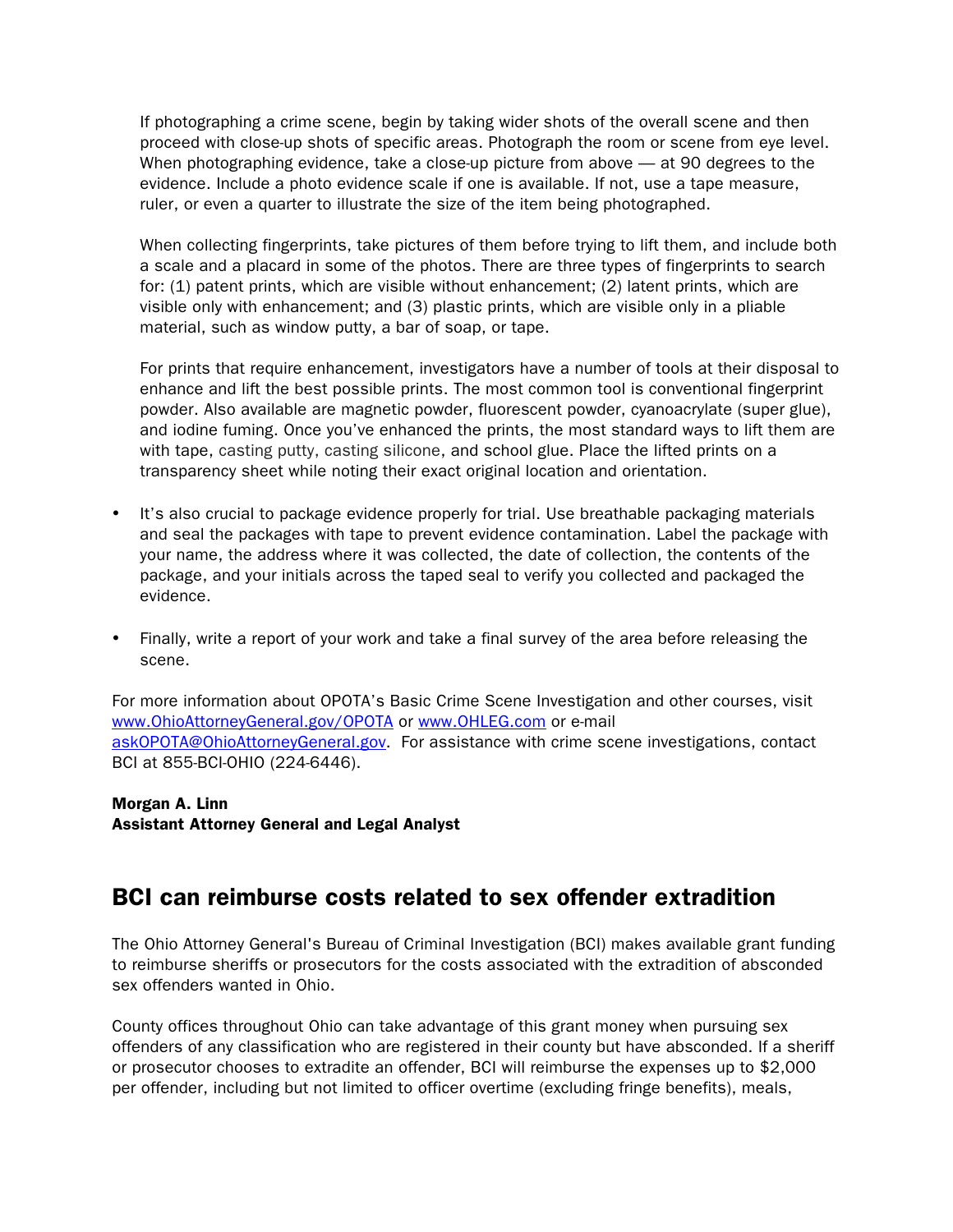lodging, airfare, parking, car rental, or other transportation costs. (Reimbursement rates may not exceed those included in the State of Ohio Travel Rule, Ohio Administrative Code 126102.)

Visit the Attorney General's website for a copy of the [reimbursement request form](http://www.ohioattorneygeneral.gov/Law-Enforcement/Bureau-of-Criminal-Investigation/SORNET).

### Hagans v. Franklin County Sheriff's Office - Sixth Circuit Court of Appeals (Ohio, Tennessee, Michigan, Kentucky), Aug. 23, 2012

**Question:** Is it excessive force for an officer to repeatedly deploy his taser against a suspect who actively resists arrest?

**Quick Answer:** It depends. If a suspect actively resists arrest and refuses to be handcuffed, officers do not violate the Fourth Amendment by using a taser to subdue him.

**Facts:** Peace officers were dispatched to Patrick Hagans' house in response to a 911 call. The first officer on the scene saw Hagans running toward him and ordered him to stop. Hagans ignored the officer, ran around the house, and tried to open the locked driver's side door of a police cruiser. Hagans, who refused to be handcuffed, fought with the two officers. During the struggle, a third officer arrived and tasered Hagan in the back. When the initial shock did not subdue Hagans, the officer tasered him a second time. Hagans continued to fight with the officers and grabbed for the taser. The officer tasered Hagans two to four more times. When the officer realized the shocks were not working, he joined the other officers in trying to subdue Hagans by hand. After the officers secured Hagans with handcuffs and leg shackles, he lost consciousness and stopped breathing.

Why this case is important: If a suspect actively resists arrest and refuses to be handcuffed, an officer may subdue the person using a taser. Regardless of the crime committed or flight risk and even if the suspect hasn't injured or threatened officers — they may use a taser against a suspect if he continues to forcefully resist arrest.

Keep in mind: This court found that a peace officer exercises excessive force when using a taser against a suspect who is cooperative or has stopped resisting. A suspect's active resistance may mark the line between reasonable and unreasonable use of a taser.

Visit the [U.S. Court of Appeals for the Sixth Circuit website](http://www.ca6.uscourts.gov/opinions.pdf/12a0280p-06.pdf) to read the entire opinion.

#### U.S. v. Scott — Sixth Circuit Court of Appeals (Ohio, Tennessee, Michigan, Kentucky), Sept. 10, 2012

**Question:** Does a suspect invoke his right to counsel when he writes "no" in response to the written question, "Having these rights in mind, do you wish to talk to us now?"

**Quick Answer:** Yes, the written response of "no" to the question regarding his desire to speak with police articulates his desire to have counsel present.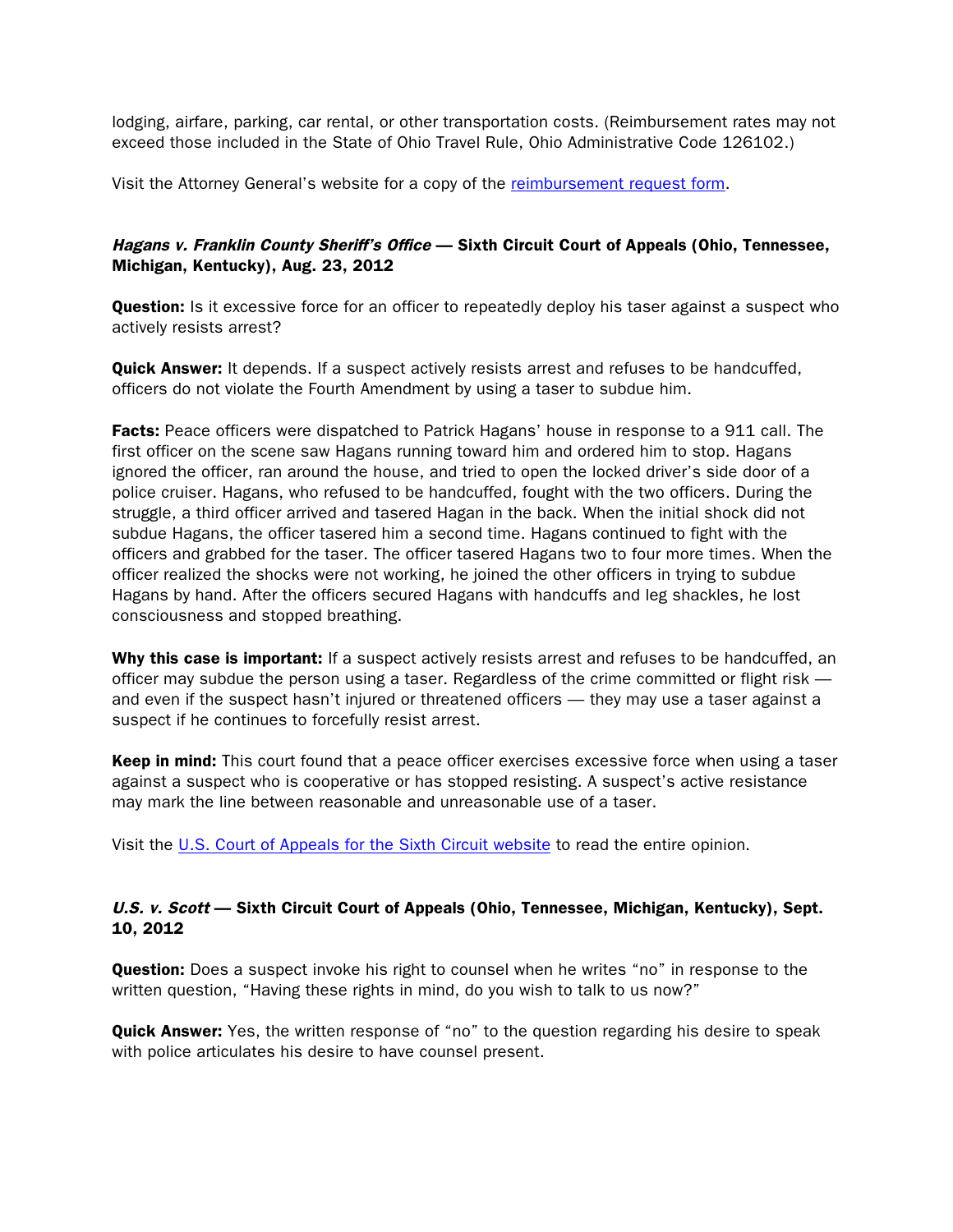**Facts:** Tennessee peace officers believed Anthony Scott was involved in a string of robberies. The police took Scott to the Memphis Robbery Bureau, where officers read Scott his Miranda rights and gave him an Advice of Rights form. Below the warning, the form included two questions and space where Scott replied: "Q: Do you understand each of these rights I've explained to you? A: Yes. Q: Having these rights in mind, do you wish to talk to us now? A: No." At that point, the officers ceased questioning.

Why this case is important: The court found that Scott invoked his right to counsel by indicating he did not wish to talk with police. If a suspect's only reference to an attorney is ambiguous, then the peace officer may continue questioning. Here, the court found a reasonable officer would conclude Scott was invoking his right to counsel. The Advice of Rights form uses the phrase "these rights" in reference to all rights articulated in a Miranda warning, including the right to counsel. This court found the rights were invoked by a "no" answer.

**Keep in mind:** Peace officers should focus on a suspect's response if they ask written or verbal questions such as, "Having these rights in mind, do you wish to talk to us now?" Invoking the right to counsel requires, at a minimum, some statement that can reasonably be construed to be an expression of a desire for the assistance of an attorney. If a suspect expressed his desire to have counsel present and peace officers initiate further communication in the absence of counsel, the suspect's statements are presumed involuntary and therefore inadmissible in court.

Visit the [U.S. Court of Appeals for the Sixth Circuit website](http://www.ca6.uscourts.gov/opinions.pdf/12a0315p-06.pdf) to read the entire opinion.

### U.S. v. Harrison — Third Circuit Court of Appeals (Delaware, New Jersey, Pennsylvania), Aug. 7, 2012

**Question:** If officers reasonably believe that a house is abandoned, is their warrantless entry justified even when the house is not actually abandoned?

**Quick Answer:** Yes, if the officers' observations over time suggest that any expectation of privacy in the property was relinquished, then the officers' mistake of fact is reasonable.

**Facts:** Philadelphia officers observed the house in this case several times, and the condition of the house never changed. The exterior was in a severe state of disrepair, and trash was strewn across the overgrown lawn. In addition, the windows on both levels were either boarded up or wide open, and the front door was left open. They also knew that the house was a drug den and would routinely enter it to kick out drug dealers and users. The interior matched the rundown condition of the exterior: There were no furnishings other than a single mattress on the top floor; human waste filled the bathtub and toilets; and there was no running water or electricity. In addition, officers said that they would routinely enter the house to kick out drug dealers and users. The event that gave rise to this case occurred when peace officers entered the house without a warrant because they believed it was abandoned. Inside, officers found defendant Khayree Harrison sitting in a chair with a gun, scales, pills, and cocaine on a table next to him.

Why this case is important: If you *reasonably* believe that property is abandoned, you can enter without a warrant — even when there is an occupying homeowner. This case is exceptional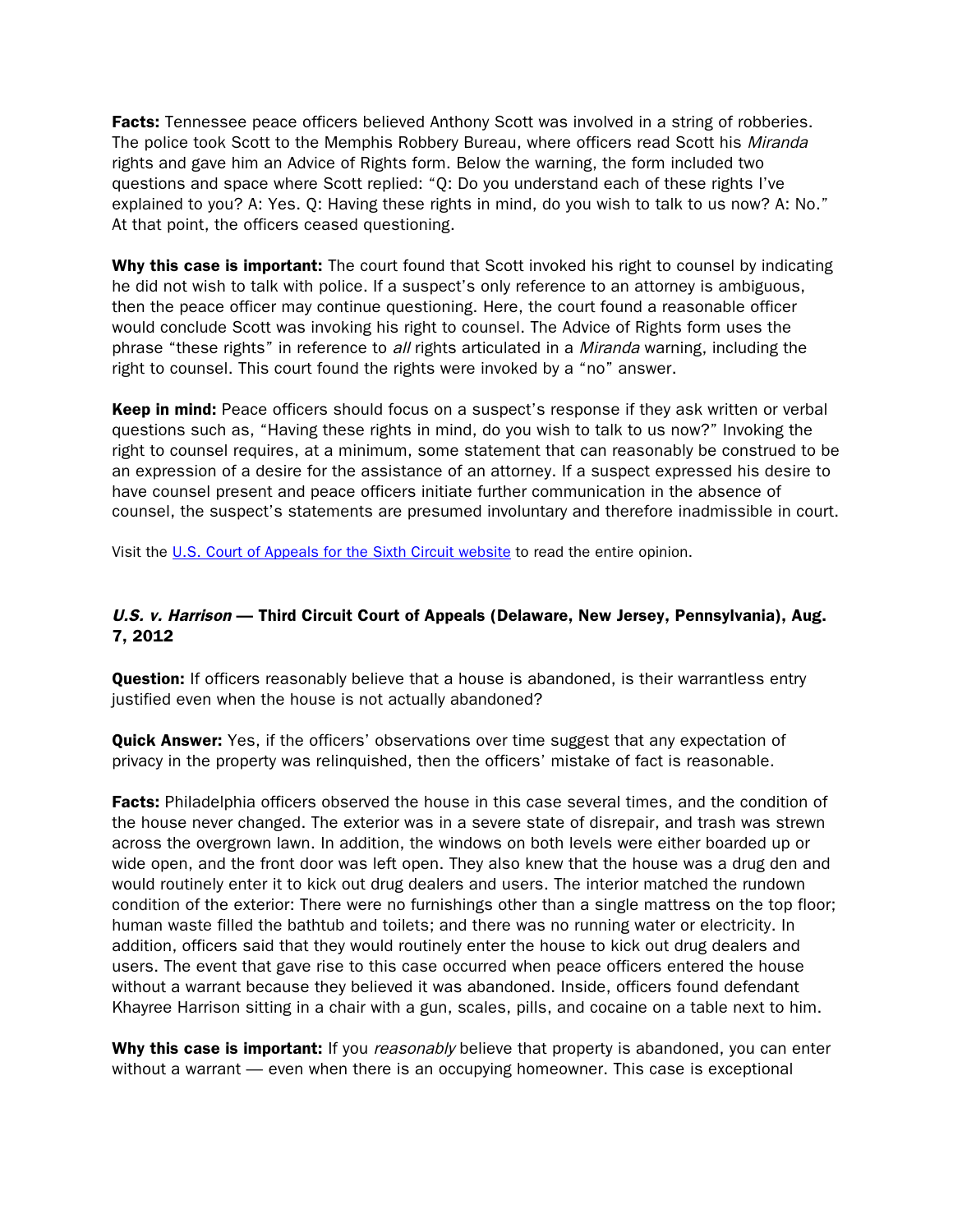because the officers observed the property in a dilapidated condition over the course of several months, and it appeared to be unoccupied the entire time.

Keep in mind: The law often will excuse a factual mistake when it is based on a reasonable belief. The totality of the officers' experience with the house reasonably suggested that it was abandoned.

Visit the [U.S. Court of Appeals for the Third Circuit website](http://www.ca3.uscourts.gov/opinarch/112566p.pdf) to read the entire opinion.

### U.S. v. Duenas — Ninth Circuit Court of Appeals (Alaska, Arizona, California, Hawaii, Idaho, Montana, Nevada, Oregon, Washington), Aug. 16, 2012

**Question:** Are members of the media permitted to enter a home, curtilage, or place where private owners have a reasonable expectation of privacy while officers are executing a search warrant?

**Quick Answer:** Yes, as long as media presence doesn't expand the scope of the search. Here, the search was carried out by the officers themselves, and the reporters didn't aid the search by touching, moving, or handling anything in the residence.

**Facts:** Local and federal officers executed a search warrant on Raymond and Lourdes Duenas' property for evidence of narcotics trafficking. Although up to 40 officers were present, no single officer was clearly in charge of managing the scene. Members of the media and other civilians were allowed on the property during the search to film and photograph the scene. The media members were instructed to remain in the front yard and were not permitted past a certain area. However, some journalists were escorted beyond the front yard to photograph a marijuana patch in the backyard. The presence of the general public contributed to the chaos at the search scene.

Why this case is important: The court held that the Duenas' front yard was not part of the curtilage; therefore, the presence of the media didn't violate the Fourth Amendment. It wasn't classified as curtilage because the front yard was not enclosed; there was no evidence as to how the yard was used; nor was there evidence that the Duenases tried to protect the yard from observation. The court held that as long as the media did not discover or develop any of the evidence later used at trial, the evidence didn't have to be suppressed. In this case, the media did not expand the scope of the search warrant and did not assist officers or touch, handle, or taint the admitted evidence in any way.

**Keep in mind:** Properly managing a crime or search warrant scene to avoid media or public interference is important. Officers should only allow authorized personnel to touch, move, or handle evidence.

Visit the [U.S. Court of Appeals for the Ninth Circuit website](http://www.ca9.uscourts.gov/datastore/opinions/2012/08/16/09-10492.pdf) to read the entire opinion.

State v. Jackson — Ninth District Court of Appeals, (Lorain, Medina, Summit, and Wayne), Aug. 22, 2012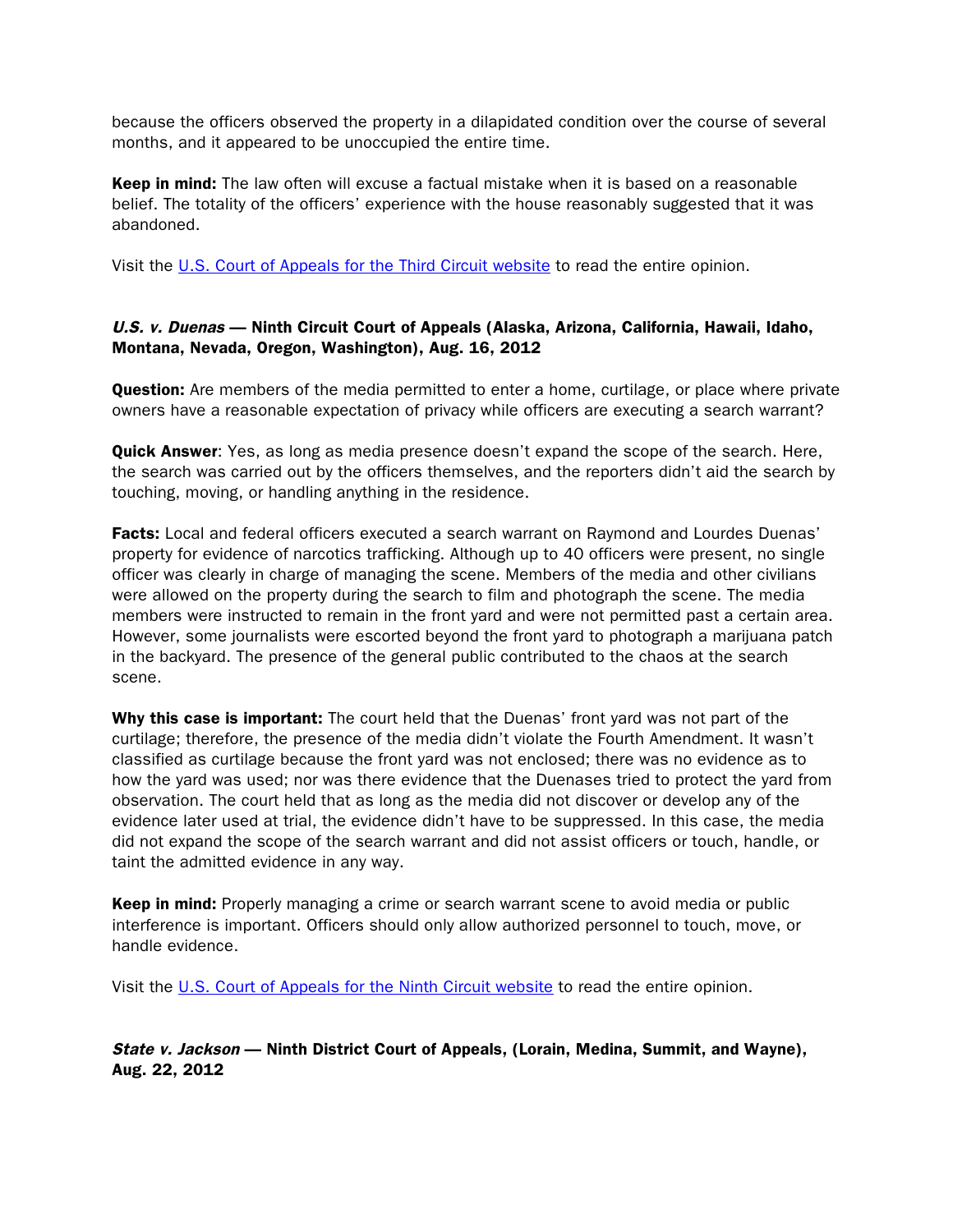**Question:** When a polygraph examiner encourages a suspect to tell the truth and explain himself during a polygraph examination, are the suspect's subsequent statements coerced?

**Quick Answer:** No, if a suspect voluntarily submits to a polygraph examination, encouragement to tell the truth isn't necessarily coercive or threatening.

**Facts:** Jason Jackson agreed to submit to a polygraph examination. The peace officer scheduled the examination at the Bureau of Criminal Investigation (BCI). Jackson declined the officer's offer to drive Jackson to BCI, so the two drove separately. On the morning of the examination, Jackson followed the officer to BCI. After Jackson finished the polygraph examination, the examiner informed him that several of his answers were deceptive in nature and asked him to explain himself. Jackson then verbally confessed to rape. Jackson then left BCI, and he was not arrested until nearly two weeks later.

Why this case is important: When a person voluntarily submits to a polygraph examination they are not in custody for *Miranda* purposes. Jackson voluntarily agreed to take the examination, drove to the examination of his own accord, and left in the same manner when the examination concluded. The consent to interview form that Jackson signed before the polygraph stated that he was informed of his right to refuse to submit to the examination and that he was undergoing the examination on his own free will. Although the examiner encouraged Jackson to explain himself and tell the truth, this wasn't a threat or coercion.

Keep in mind: A confession is not voluntary if the defendant's will is overborne. In determining whether a confession was voluntary, the court considers the totality of the circumstances, including the defendant's age, mentality, and prior criminal experience; the length, intensity, and frequency of interrogation; the existence of physical deprivation or mistreatment; and the existence of threat or inducement.

Visit the [Ninth District Court of Appeals website](http://www.supremecourt.ohio.gov/rod/docs/pdf/9/2012/2012-ohio-3785.pdf) to read the entire opinion.

#### State v. Bonham — Fifth District Court of Appeals, Aug. 28, 2012

**Question:** Does the odor of marijuana and observation of marijuana "shake" inside a car give peace officers probable cause for a warrantless search of the trunk?

**Quick Answer:** Yes, however, odor emanating from the car alone would not allow officers to search the trunk.

**Facts:** Sidney Bonham was stopped for a marked lane violation. During the stop, the officer detected the smell of marijuana coming from Bonham's car, and he searched the vehicle. As the officer conducted the vehicle search, he observed marijuana shake — loose particulates of marijuana — on the floorboards, the driver's armrest, and the driver's door handle. As he was searching the back seat, he detected a stronger odor of raw marijuana coming from the back seat. The officer opened the trunk of the vehicle and found 15 one-gallon sealed plastic bags containing marijuana.

Why this case is important: The court found that the combination of the odor of marijuana coming from the vehicle, the presence of marijuana shake in the passenger compartment, and